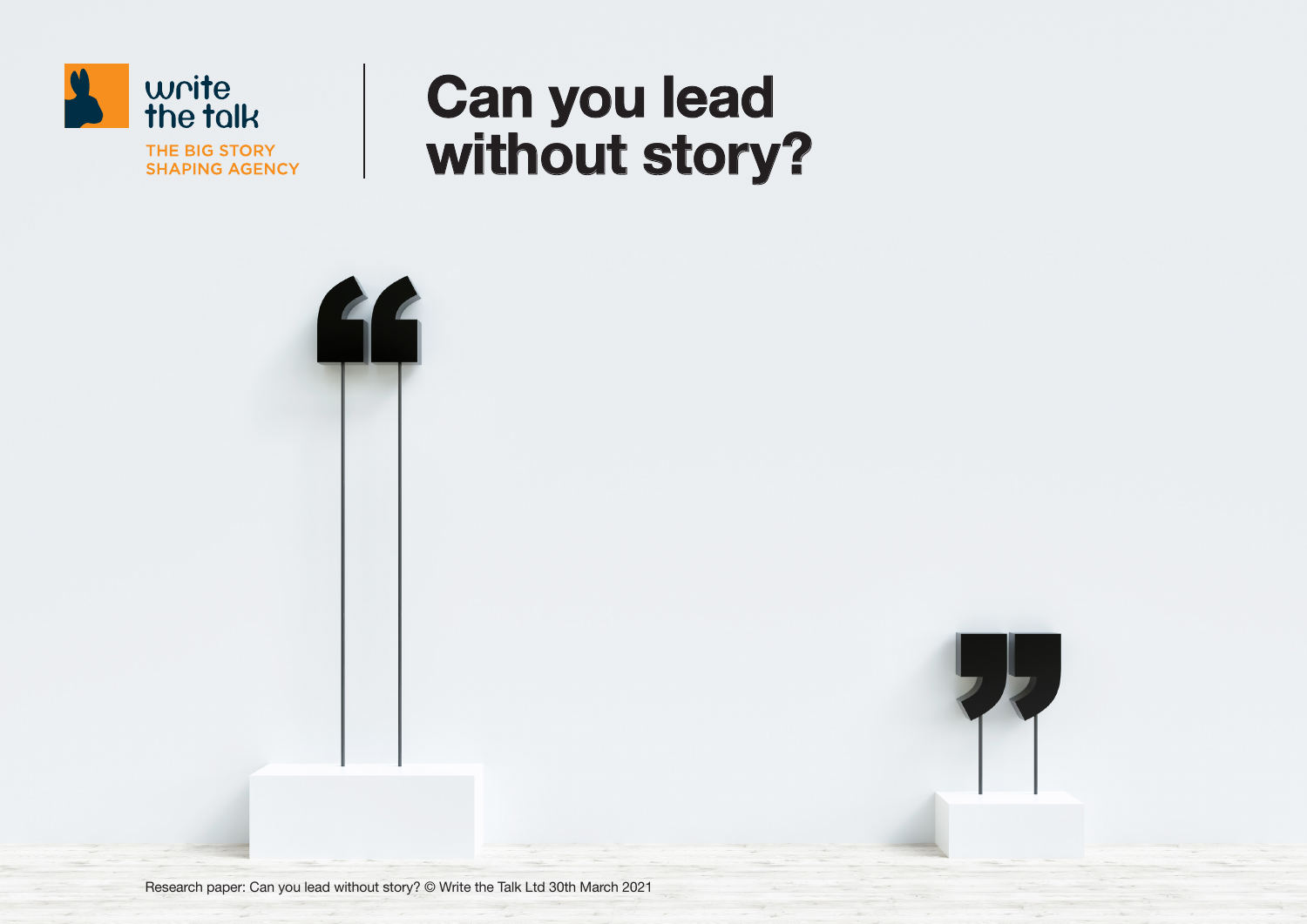

# Can you lead without story?

It may seem like a simple question – and you may even be tempted to respond with a simple "yes" or "no". But the complexities that lie beneath the surface are as fascinating as they are important.

We first must ask: what is leadership? And then, how does story support effective leaders?

Once we're satisfied with the answers, we can begin to explore the role of story as a tool for leaders.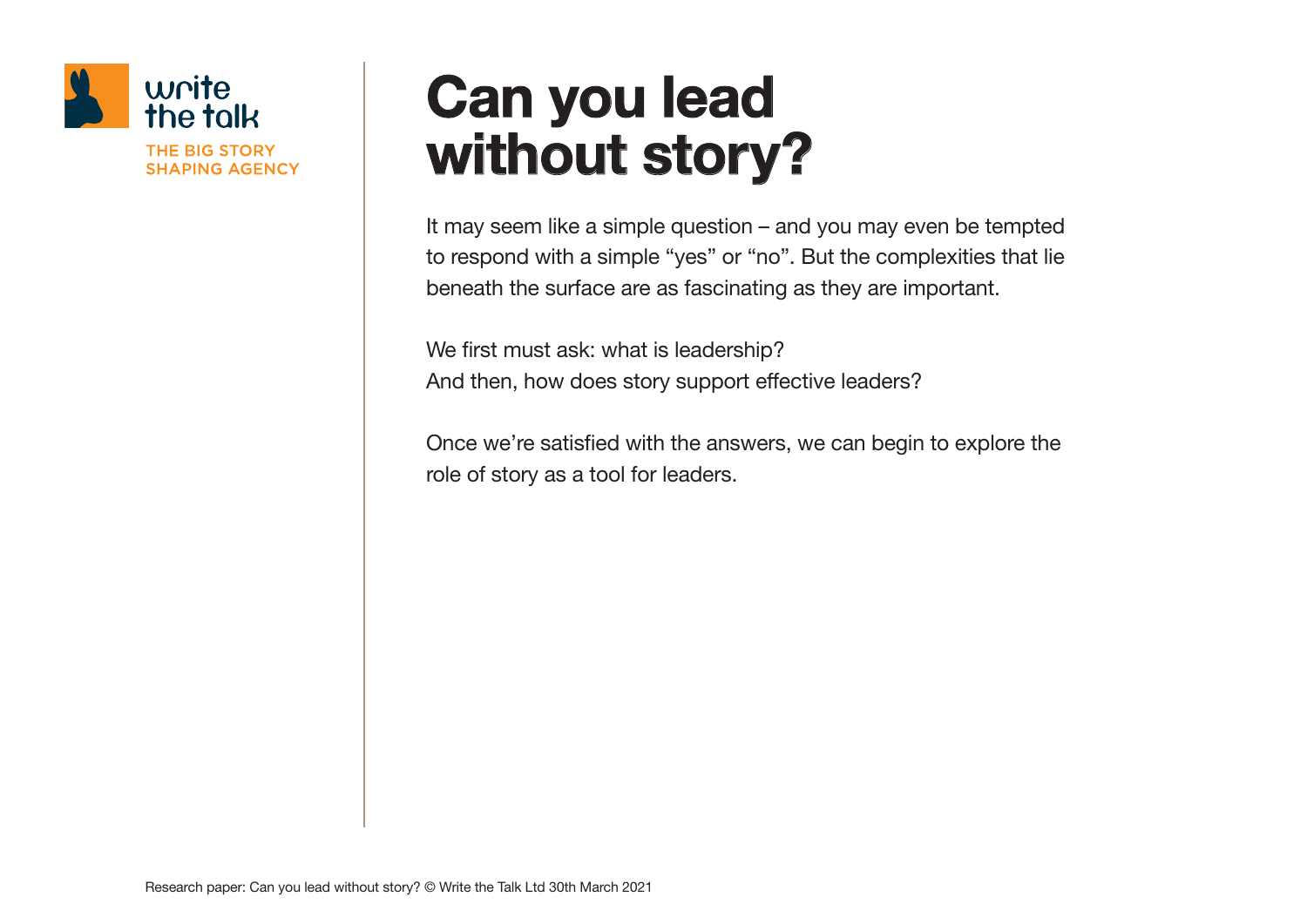

# **Contents**

Leadership competencies

The power of emotional intelligence

The neuroscience of story

Storytelling in leadership

Can leaders develop storytelling skills?

**Conclusion** 

About Write the Talk

**References**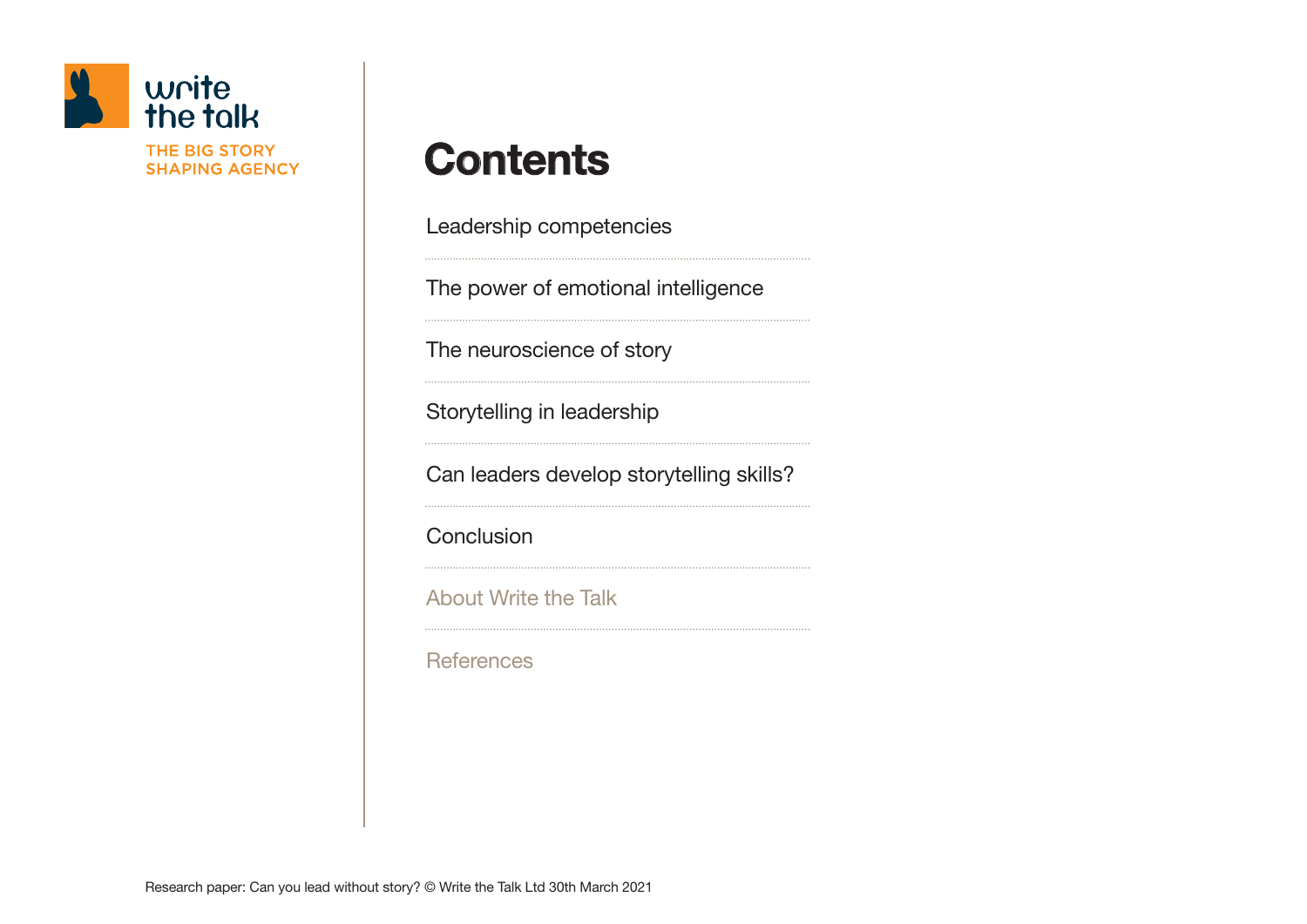

# Leadership competencies

Edelman and van Knippenberg (2018:592) describe leadership effectiveness as a "…leader's success in mobilising and motivating followers for collective ends…".

As our purpose here is to explore the role of story in leadership, we're going to focus on studies of leadership competencies. If Edelman and van Knippenberg are right, the core of leadership is 'human skills'. We will explore competencies described by authors from four different perspectives to see whether human skills are a common feature. Included in our review are:

- a broad framework of leadership behaviours developed to facilitate wider conversation and study about leadership
- a framework of leadership competencies developed from the perspective of global leadership
- a study looking specifically at leadership competencies required for the digital age
- a study that explored the influencing skills of leaders in a military context.

You'll see in the following paragraphs that while models and terminology may vary, each does include a human element.

Leadership models can focus on the personal qualities of the leader, leadership activity, context, and power and influence (Mendenhall, 2018). The many different models make research difficult. It's hard to know whether each model presents new knowledge or whether, in fact, the models are the same but use different terminology (Langford, Dougall and Parkes, 2017).

Langford et al (2017) wanted to provide a means to talk about Western-style leadership behaviours using a common language. To achieve this they developed a framework of leadership behaviours that aligned with the Big Five human personality factors:

### The Big Five human personality factors 1. extraversion

- 2. openness to experience
- 3. conscientiousness
- 4. agreeableness
- 5. emotional stability (neuroticism).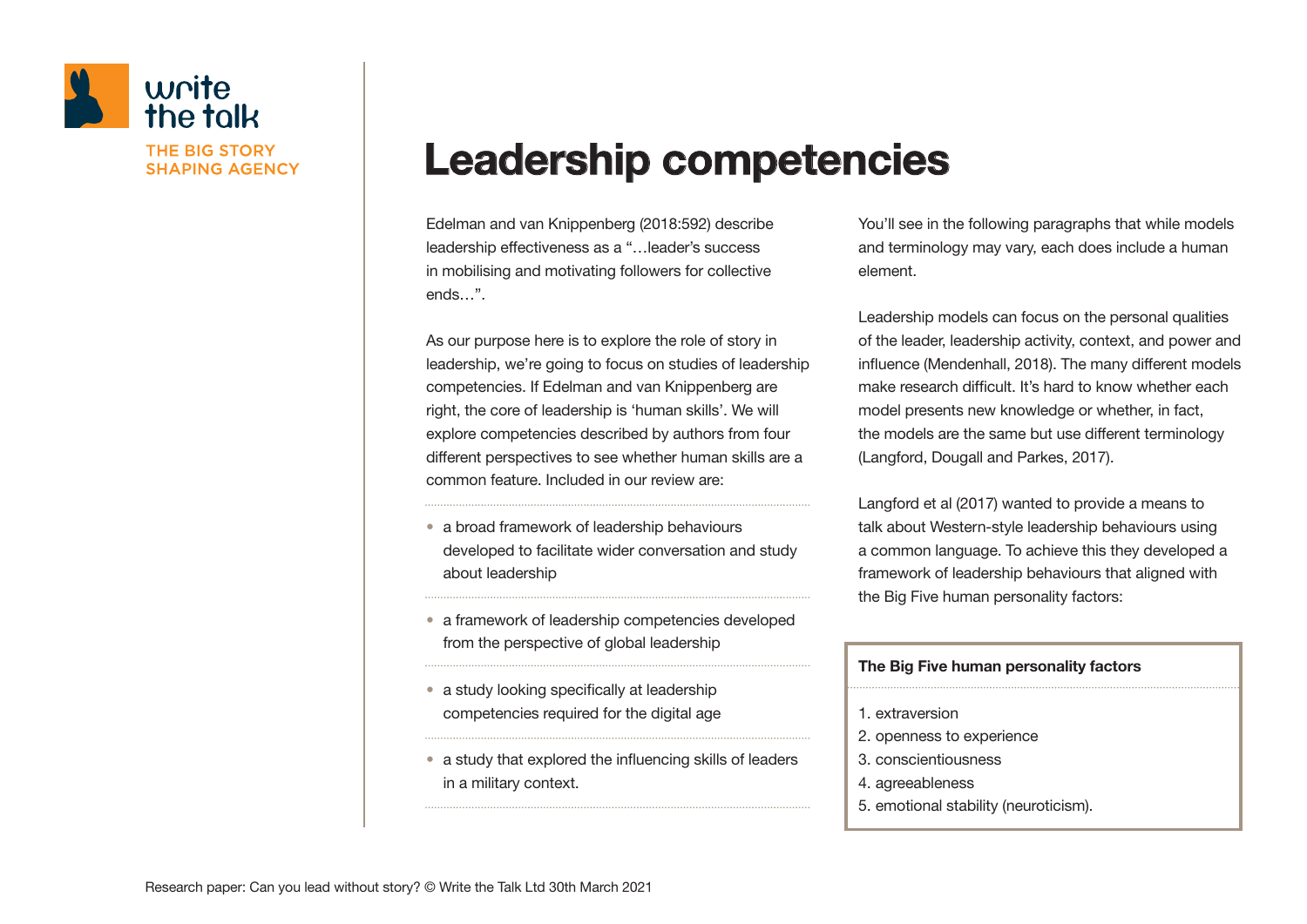

They recognised that while no individual model of leadership in their research encompassed all five characteristics, all five did feature in the leadership behaviours identified across the range of models.

The 'leadership big five' does align leadership behaviour with the Big Five personality factors. It's a set of multidimensional leadership behaviours, each of which is important for organisational outcomes: voice, organise, innovate, connect, and enjoy. As a means for comparing models, 'enjoy' referred to well-being, work-life balance and resilience, a group that included the self-focus aspect of emotional intelligence. 'Connect' referred to reward, develop and consult, and included the focus on others aspect of emotional intelligence (Langford et al, 2017).

Bird (2018:139) also noted that competencies identified for successful global leadership were often similar constructs using different terminology. Like Langford et al (2017), he saw value in creating a 'framework of nested global leadership competencies' to facilitate the study of global leadership. Bird focused on three broad sets of competencies:

### The framework of nested global leadership competencies 1. business and organisational acumen 2. managing people and relationships 3. managing self.

The second and third groups are of particular interest for this paper. Managing people and relationships consists of:

- interpersonal skills
- cross-cultural skills
- valuing people
- empowering others
- teaming skills.

Bird (2018) noted that valuing people provides the foundation for the others.

Likewise, managing self has five subsets:

- character
- resilience
- inquisitiveness
- flexibility
- global mindset.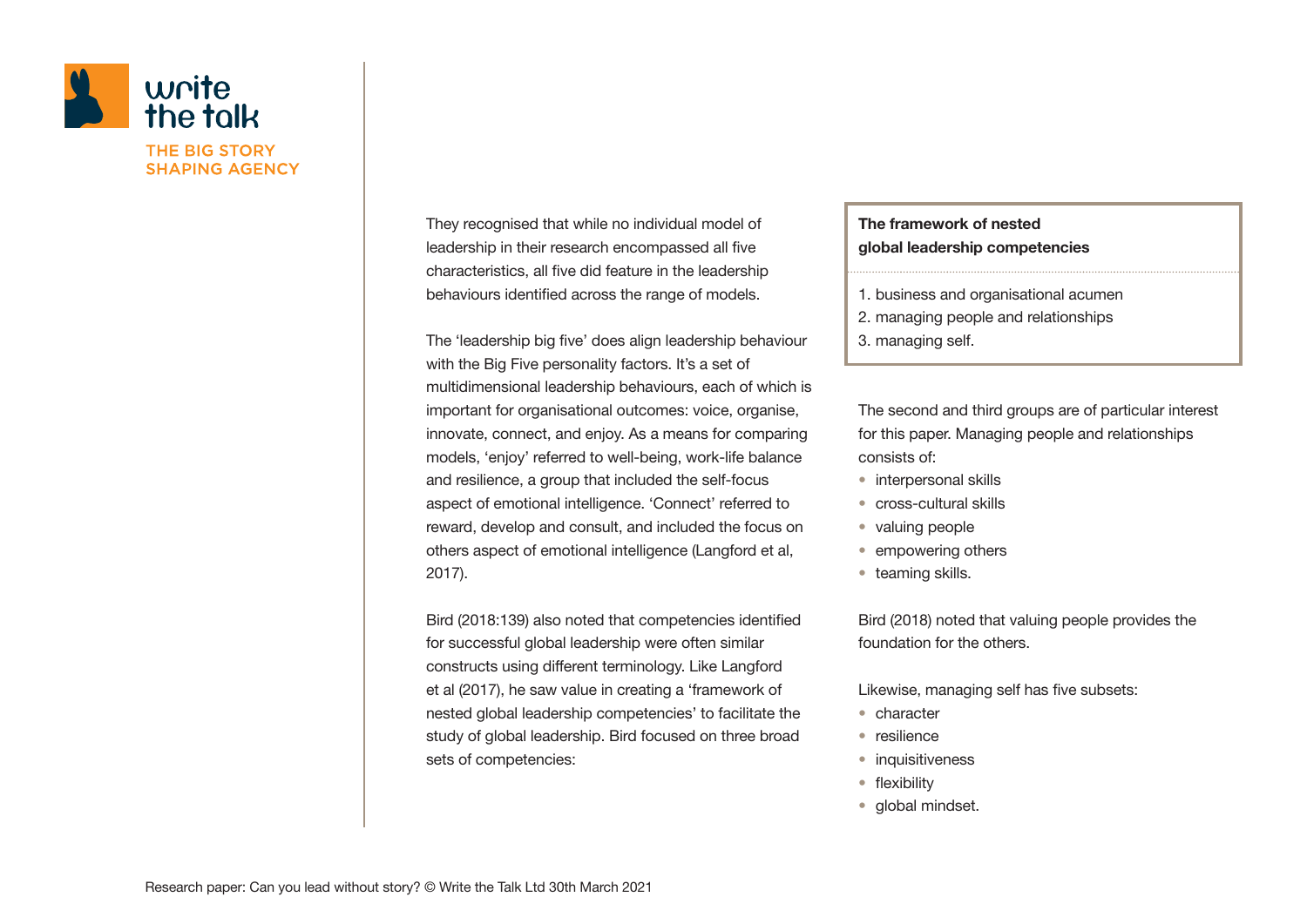

Interestingly, the leadership big five behaviours identified by Langford et al (2017) straddle the three categories of competencies defined by Bird (2018) for global leadership.

Klus and Müller (2020) also examined previous studies to identify common leadership skills and traits. Their study focused on leadership needs for the digital age.

They distinguished between:

- skills, which they term abilities that can be developed, and
- traits, defined as stable constructs i.e. attributes that leaders have.

leadership skills found to be most relevant to leaders in the digital age were communication skills, subject-specific knowledge, self-organisation and self-reflection

They divided skills into:

- surface structure skills, those things that are easily and quickly learned and usually self-focused, and
- deep level, or team-focused skills that take time and effort to learn.

Within a framework of core skills – technical, human and conceptual – the leadership skills found to be most relevant to leaders in the digital age were:

- communication skills
- subject-specific knowledge
- self-organisation
- self-reflection.

The study identified empathy, open-mindedness, calmness and creativity as necessary traits. It also noted that leadership skills are related to leadership activity, as opposed to levels of management (Klus and Müller, 2020).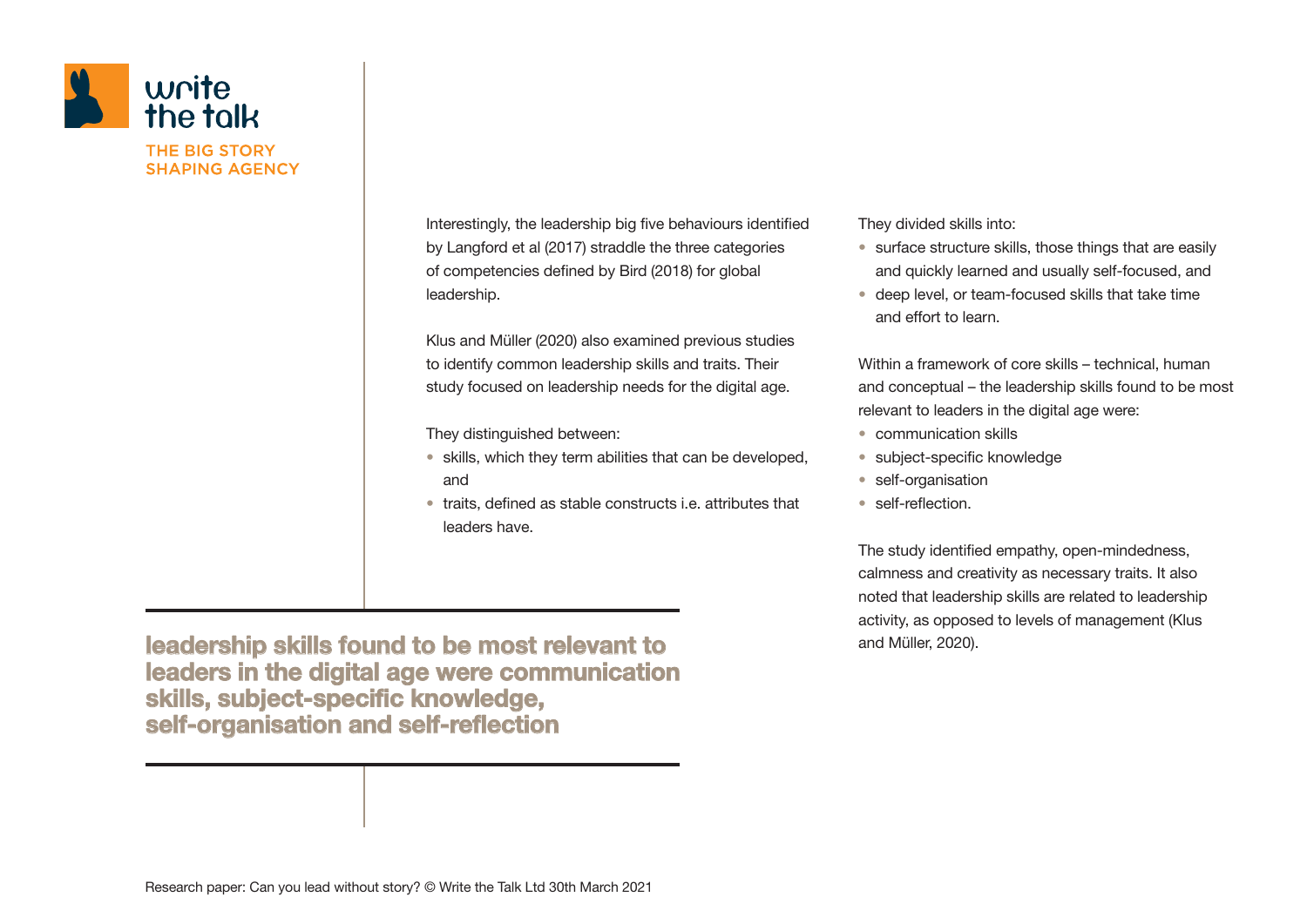

Ohlsson, Alvinius and Larsson (2020) explored the influencing skills leaders need for organisational adaptability. Although the context was military, they suggest it could apply elsewhere. Their model, smooth power, has three pillars that together create a set of influencing behaviours:

#### The leadership model: smooth power

- 1. structural smoothness is managing the formal and informal structures to achieve the organisation's goals
- 2. relational smoothness is using social skills and developing social capital to be able to work across organisational and external boundaries, developing networks and collaborating
- 3. emotional smoothness corresponds to the ability of an individual to be able to apply emotional intelligence effectively in their work.

Ohlsson et al (2020:307) describe emotion in leadership as "…a staple of modern leadership models,…".

We can see to this point that human skills are a significant aspect of the leader's role. Here we'll focus briefly on emotional intelligence and its role in leadership.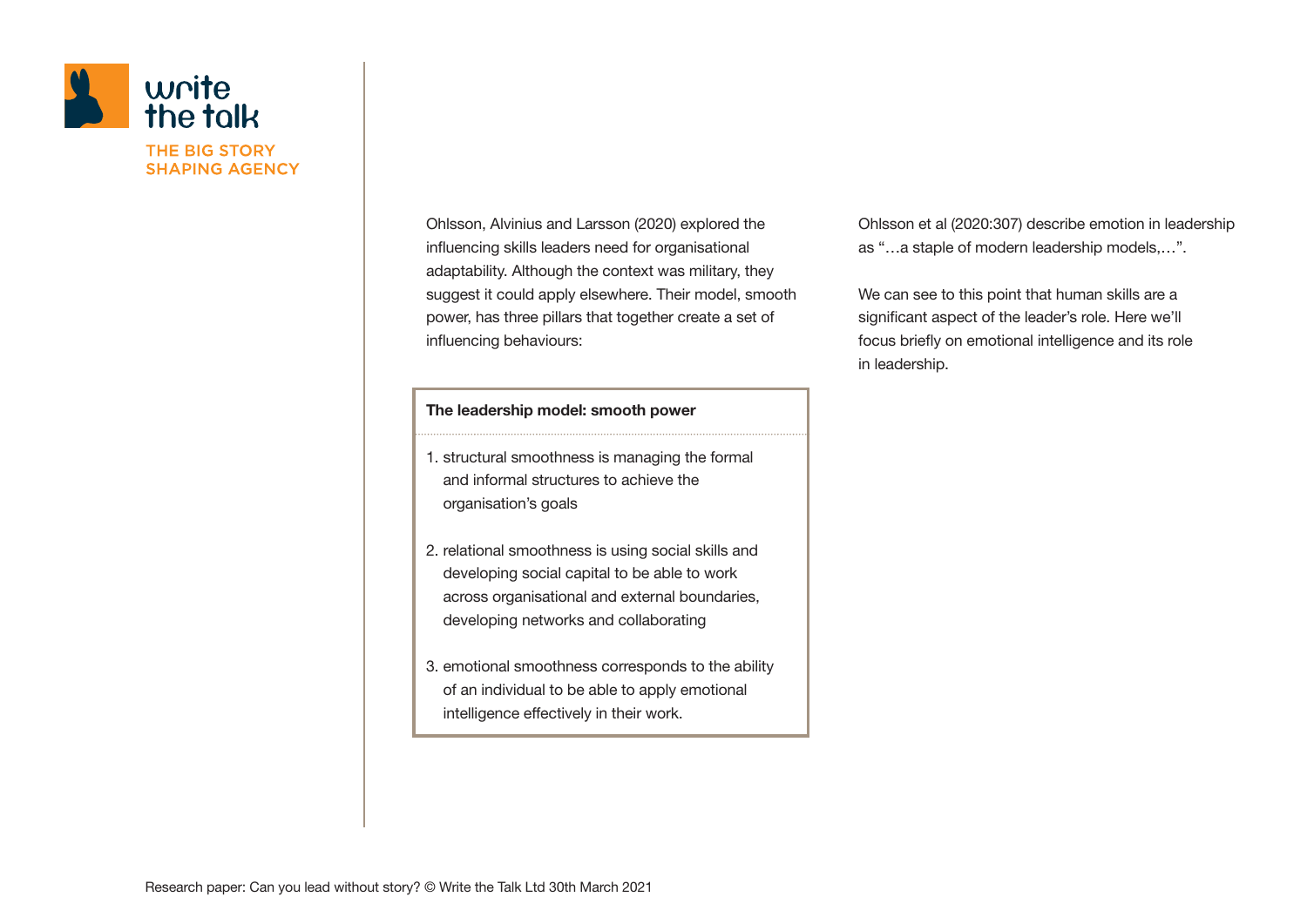

# The power of emotional intelligence

Emotional intelligence has emerged as an area of research from the study of personality and its influence on effective leadership.

Goleman (2004:3) refers to emotional intelligence as the "…sine qua non of leadership". He argues that without emotional intelligence, executives won't make great leaders. Goleman describes emotional intelligence across three areas of attention: focusing on yourself, on others and on the wider world. In explaining their importance, he says "…a failure to focus inward leaves you rudderless, a failure to focus on others renders you clueless, and a failure to focus outward may leave you blindsided." (2013:4).

Self-awareness and self-control are the competencies associated with looking inwards. Goleman (2013) describes the former in terms of listening to your inner voice and recognising gut feelings. Experience over time provides an authentic view of ourselves, meaning that we are the same person to ourselves as we present to others. Self-control is also described as cognitive control, or willpower, being able to control our responses to events and remain focused (Goleman, 2013).

#### Focusing on others encompasses three types of empathy:

1. cognitive (understanding others' perspectives) 2. emotional (understanding their feelings) 3. empathic concern (being able to recognise what people need from you in response).

The release of oxytocin in response to emotional stimuli enables us to respond to another's emotional needs. Social sensitivity is an ability to understand the social context and behave appropriately. In combination with the other skills described, the leader can build rapport and develop networks. Attending more widely to the

## "

a failure to focus inward leaves you rudderless, a failure to focus on others renders you clueless, and a failure to focus outward may leave you blindsided a<br>a<br>n a<br>ru

 $\overline{)}$ **"**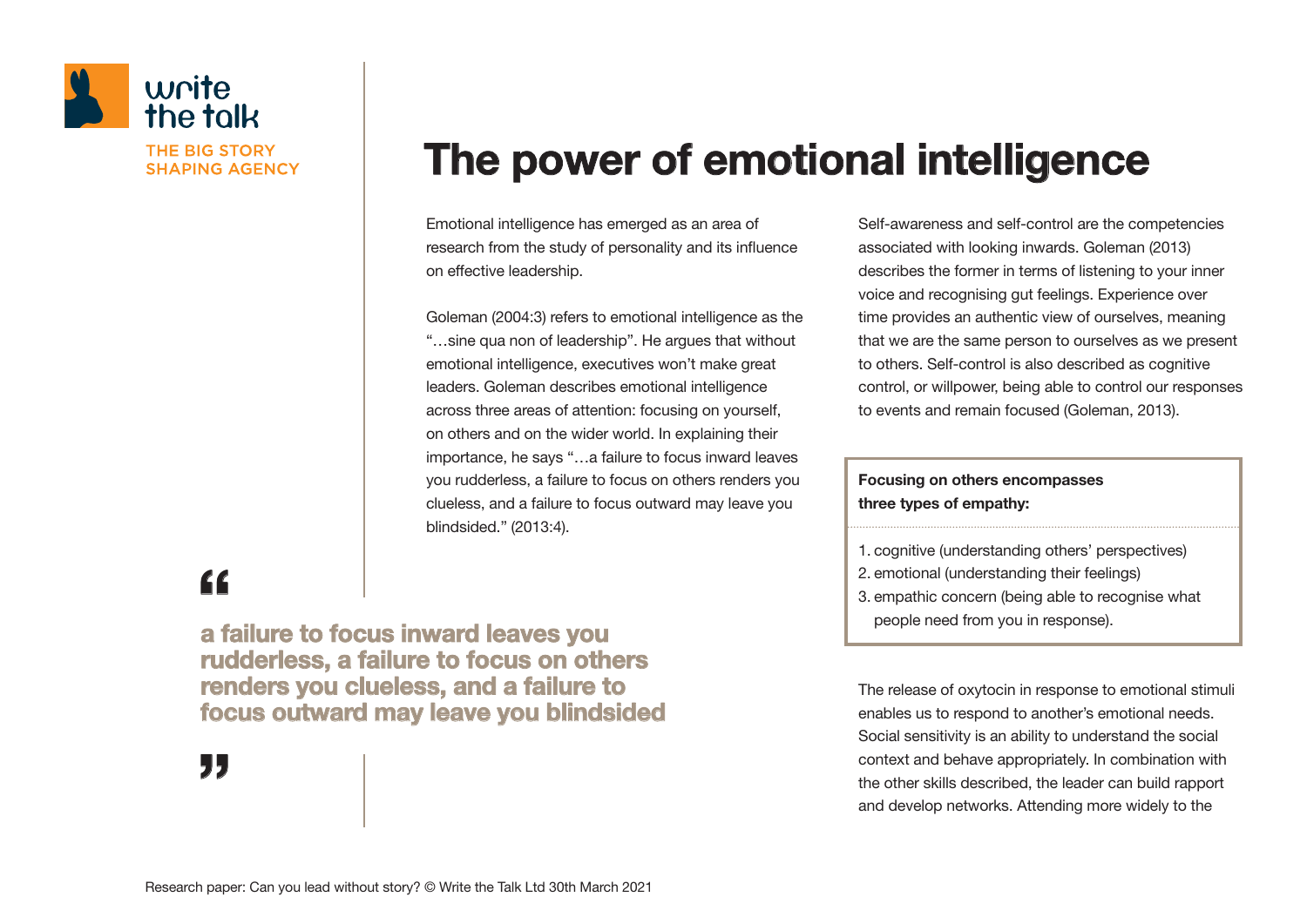

world requires a focus on strategy and innovation. Goleman (2013) refers to leaders with an ability to look wider and to the future as visionaries.

Miao, Humphrey and Qian (2018) showed that leaders demonstrating emotional intelligence are able to make use of effective leadership styles such as authentic leadership. Further research by Walter, Cole and Humphrey (2011, cited in Miao et al, 2018:681) additionally indicated associations between emotional intelligence, and leader emergence and leadership effectiveness. Edelman and van Knippenberg (2018)

showed that where a leader recognises and responds appropriately to followers' emotions, it has a positive impact on leadership effectiveness.

A lieutenant general in the US army, Pagonis (2001) believes the most important leadership skills are experience and empathy. Through his story he described the importance of self-analysis, how learning what and how to communicate was a challenge, and how he followed this advice: "Never pass up the opportunity to remain silent" (2001:99). There was evidence throughout of emotional intelligence in action. He says: "To lead successfully, a person must demonstrate two active, essential, interrelated traits: expertise and empathy." (Pagonis, 2001:96).

This brief look at leadership competencies demonstrates that effective leaders need to be able to connect with their teams. Klus and Müller (2020) showed that leaders aren't only found in senior management – leaders exist across an organisation. Other studies demonstrated the link between effective leadership models and emotional intelligence, including self-awareness, self-control, empathy and social sensitivity. Our abilities in each of these areas starts to develop in early childhood, helped by stories.

## "

to lead successfully, a person must demonstrate two active, essential, interrelated traits: expertise and empathy  $\frac{1}{10}$ to<br>m<br>ex

J) **"**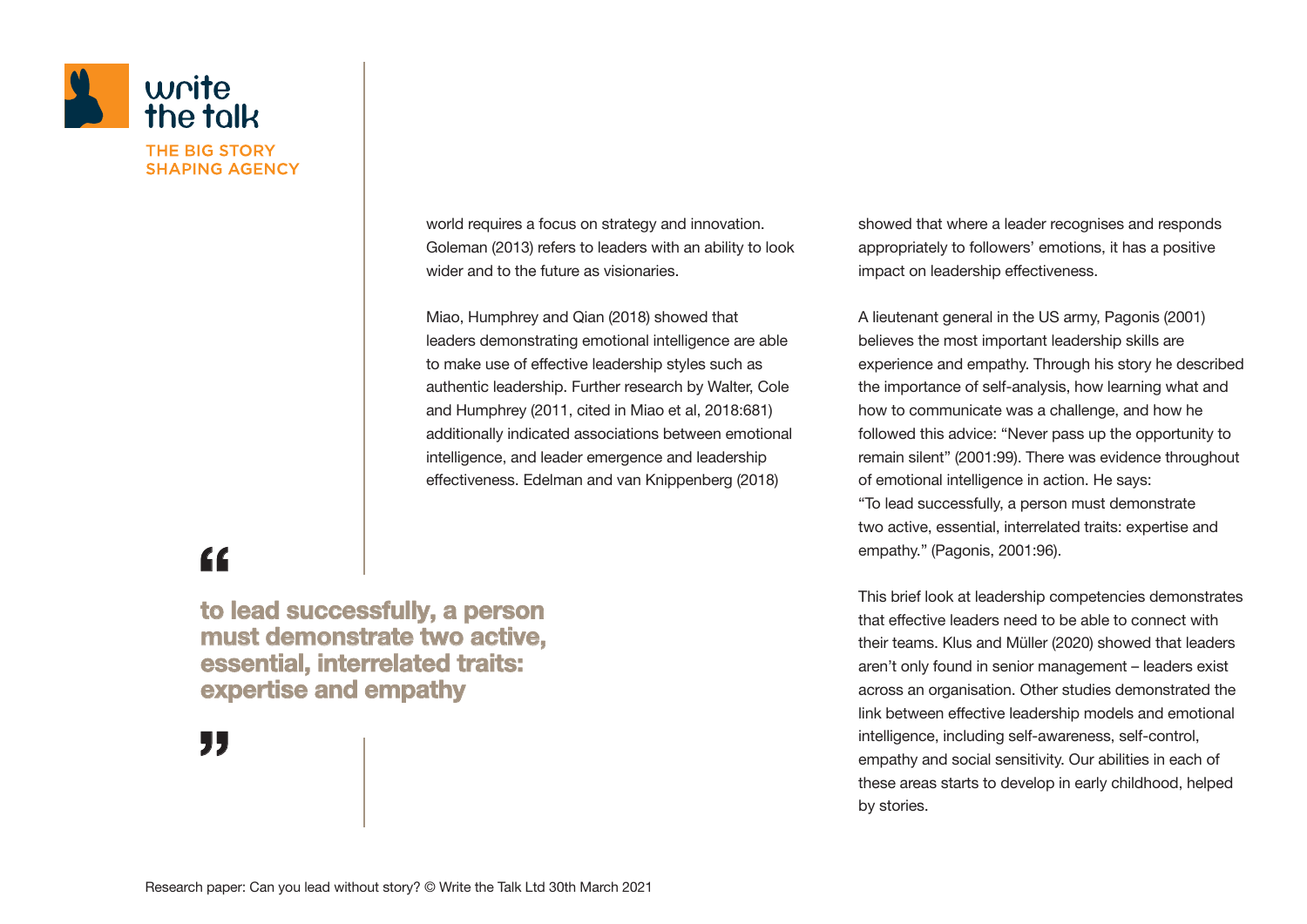

# The neuroscience of storytelling

"Stories are fundamental to human experience, and stories experienced in early childhood can extend children's thinking, foster new knowledge, and validate their emotions." (Nutbrown, 1999:84).

Stories have huge importance in children's lives. They provide a social-cultural context and help children to make sense of the world around them (Sheridan, 2000; Smith et al, 2003). They can be empowering, exciting and challenging (Sheridan, 2000). Stories provide children with models of experiences to come. They help them make sense of experiences they've had, develop self-awareness and the ability to understand others' perspectives. And they provide opportunities to challenge and better understand reality; in effect providing opportunities to mix what's known with what's new (Sheridan, 2000; Smith et al, 2003). The early foundations of emotional intelligence.

It's clear that stories play a significant role in children's development, but it doesn't end with childhood. In their study of leadership and storytelling, Mládková (2013) describes how stories are used, for example, to make sense of events, create identities, share values and knowledge and change social practices. A reflection of the childhood uses of story.

As well as providing an effective tool for learning, stories offer a means of communication.

Neural-coupling occurs when the brain activity in a speaker and listener are aligned. To examine the extent of communication taking place during the telling of a story, Stephens, Silbert and Hasson (2010) examined the brain activity of a speaker and listeners as the speaker told an unrehearsed, real-life story, told as if speaking to a friend. Listeners later completed a questionnaire to see how much they understood the story.

in their study of leadership and storytelling, stories are used to make sense of events, create identities, share values and knowledge, and change social practices

The researchers created maps of brain activity for the speaker compared with the listeners, and the listeners

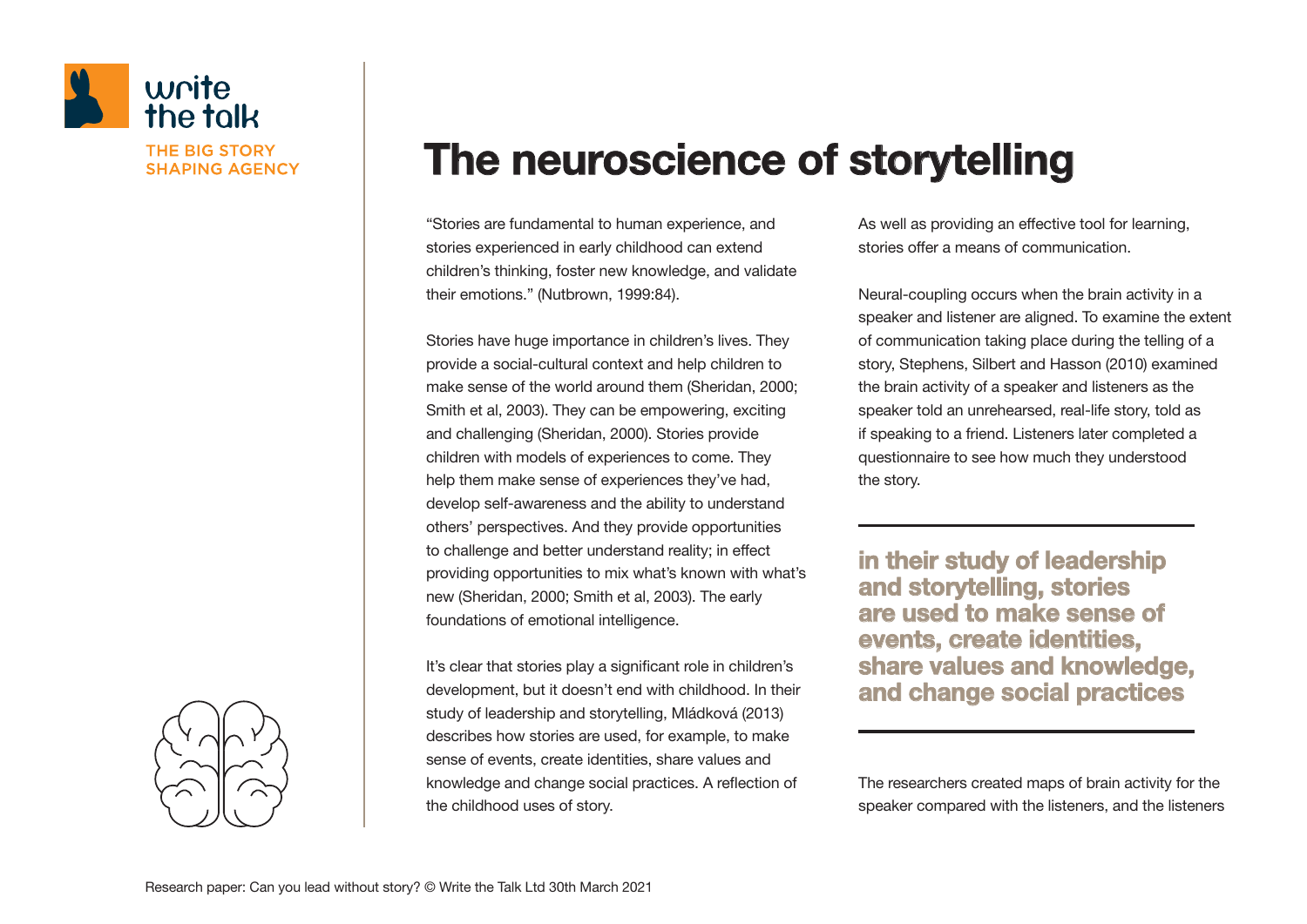

compared with each other. While hearing the story, the evidence showed neural coupling between the speaker's and listeners' brains around the production and comprehension linguistic processes, semantics and social aspects of story. The listeners processed incoming verbal information in similar ways and there was also evidence that areas to do with speech comprehension also activate in listeners' brains during communication.

To make sure that the neural-coupling only occurred during communication, Stephens et al (2010) told the listeners a story in Russian. Neural-coupling only occurred in the early auditory system, showing that coupling only happens where information is successfully processed. A second test of the outcomes involved the speaker telling a second story in English. The speaker's brain activity of this story was compared with the listeners' brain activity for the first story and there was no coupling. This showed that the coupling isn't language dependent, rather it depends on shared understanding and communication.

In terms of timing of the brain activity, Stephens et al noted that initially the speaker and listener brain activity was aligned in the early auditory system, but later in

the process the listener was ahead of the speaker. It's possible the listener uses prediction to help process the input. Stephens et al (2010) suggest that there's strong evidence that prediction of what's coming next is an important part of successful communication. After analysing the questionnaires completed by the listeners, they found that the stronger the neural-coupling, the better the understanding of the story.

This research has implications for the need for stories to be clear when used in business to create effective communication. We've seen that story is both learning and communication tool, but how does it work on an emotional level?

Winston (2003) explains that there is a mechanism in our brains that decides what we take notice of and what we ignore. Research has shown that even in a noisy environment, we can follow one conversation and still hear when our name is said elsewhere. This is because the information is of emotional significance to us. It suggests why Zak (2014) advises that presentations should start with a compelling human story. It could also be something novel or surprising that attracts us, but once the new stimuli has the brain's attention, activity in other areas of the brain reduces (Winston, 2003).

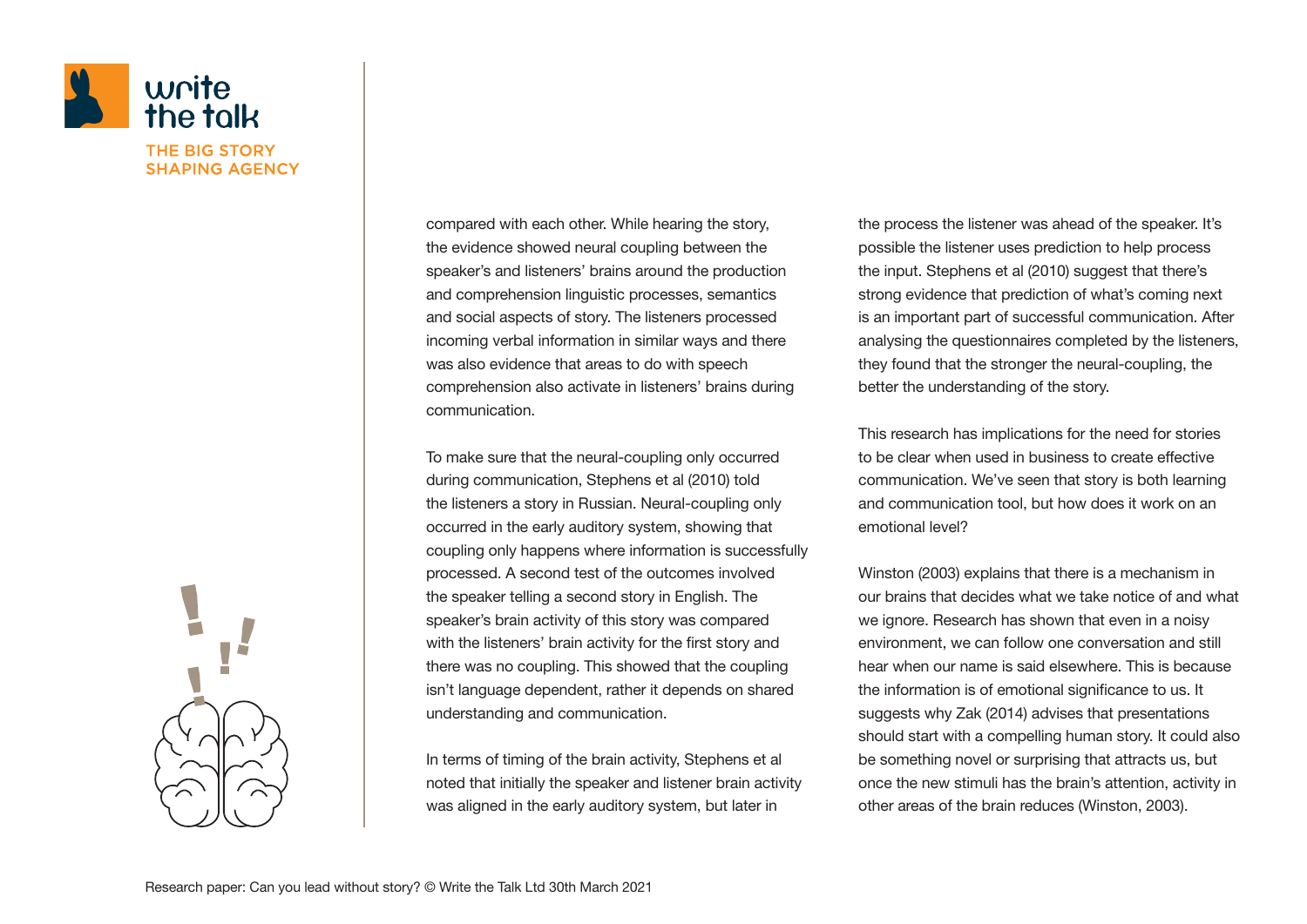

In addition to the neural-coupling taking place during communication, listening to a story creates an emotional response in the brain. The stress hormone cortisol is released by the adrenal glands in response to tension in a story, perhaps the arrival of a villain or dangerous incident. This keeps our attention. Stories that are character-driven encourage the production of oxytocin, making us feel more cooperative. The production of oxytocin is associated with being trusted or shown kindness (Zak, 2014). In an experiment Zak (2014) found that the more oxytocin the brain released, the more generous people became e.g. donating to charity.

Our brains contain mirror neurons that cause us to copy other humans and in doing so, we also produce the feelings associated with that action (Winston, 2003). When we listen to a story or watch a film, the mirror neurons cause us to feel the same emotions that we see or hear the story characters experience. As the cortisol and oxytocin mix, we feel empathy and experience 'transportation' (Smith, 2016). Denning (2007) explains that the transportation model of narrative involves the reader or listener going on a virtual journey to the place where the story takes them. When the story is powerful and the listener feels immersed in it, they may return to reality feeling changed by the experience.

If the story has a positive ending, the brain releases dopamine. Dopamine is a neurotransmitter associated with the limbic system and reward. As the brain receives new stimuli it registers feelings of pleasure and tags the stimuli with an emotional value, good or bad. The stimuli and tag are then stored in the memory. At some future point, if the brain experiences the same stimuli, it recalls the previous event and the emotional tag that accompanied it and uses this to decide an action. The limbic system is associated with reward and satisfaction (Winston, 2003).

Smith (2016) cites research that has shown that transportation can increase empathic skills and that these are transferable to daily life. Denning (2007) says, though, that to tell stories like this takes time and resources and can lead to exaggeration or fabrication to achieve the ends. Smith (2016) also warns of the negative effects that excessive cortisol and oxytocin can have and reminds us to pay attention to the stories that we're told and that we tell ourselves, fact checking to avoid manipulation.

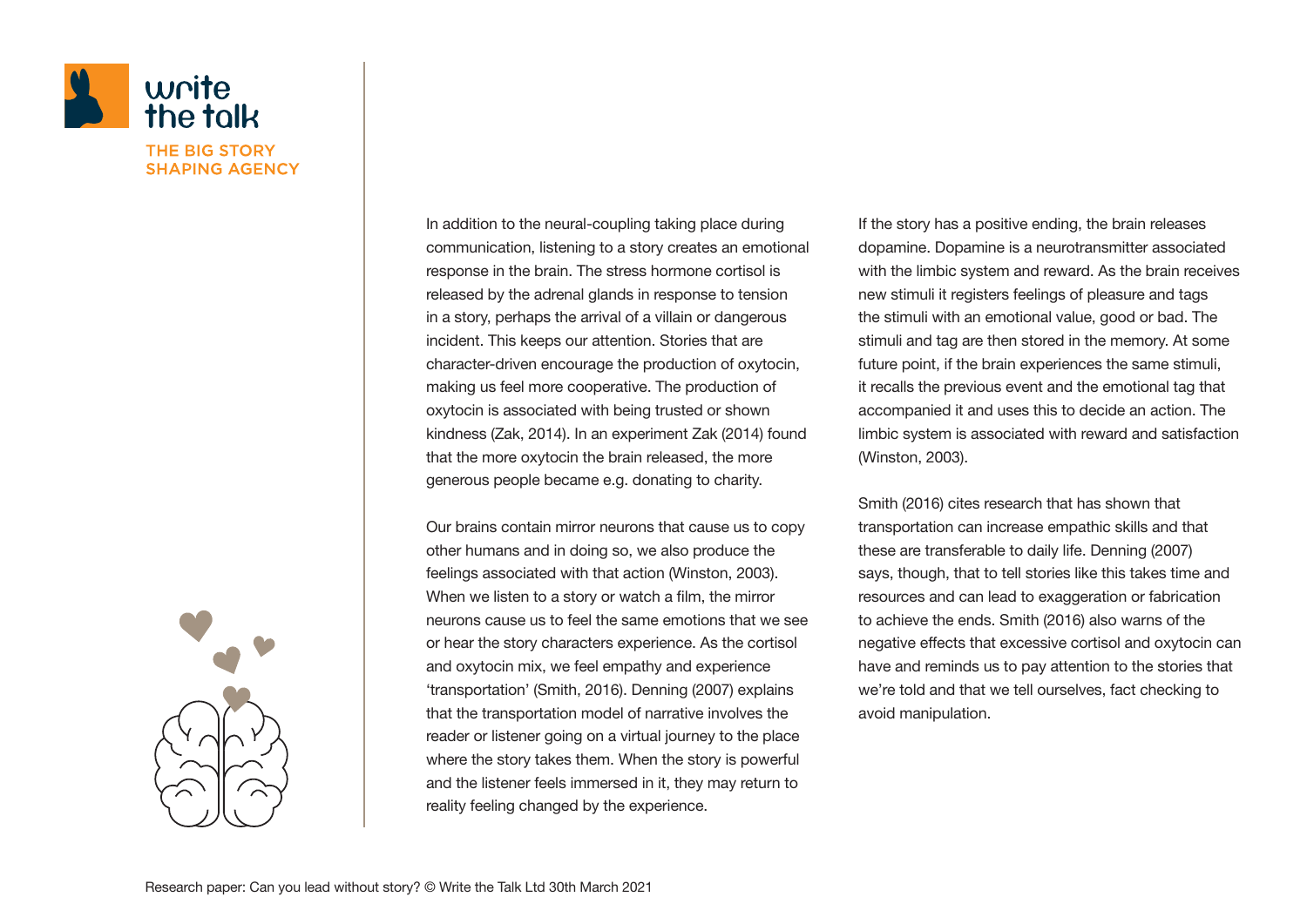

# Leading with story

Story has been shown to be a learning aid and means of communication, and to have an emotional impact on the listener. But how does story help the leader achieve effectiveness?

Collins (2020:2) provides an overall perspective that storytelling "…represents the primary means by which managers may usefully place their visions, their plans, in the company of others who can bring these to fruition."

Denning (2004) explains that different narratives are needed for different situations in business. Each has a purpose and specific format for success:

1. The first, 'sparking action', focuses on communicating change and inspiring action.

- 2. 'Communicating who you are' is the means by which the leader gains the trust of the audience. This may involve sharing personal stories that help the audience to both understand and empathise.
- 3. 'Transmitting values' is important for setting organisation behaviours and norms.
- 4. Storytelling is an important tool in 'fostering collaboration', a means for encouraging sharing and discussion.
- 5. 'Taming the grapevine' is the use of story to defuse and manage rumours.
- 6. 'Sharing Knowledge' that often resides with a limited number of people.
- 7. 'Leading people into the future', using story to prepare people for what's to come.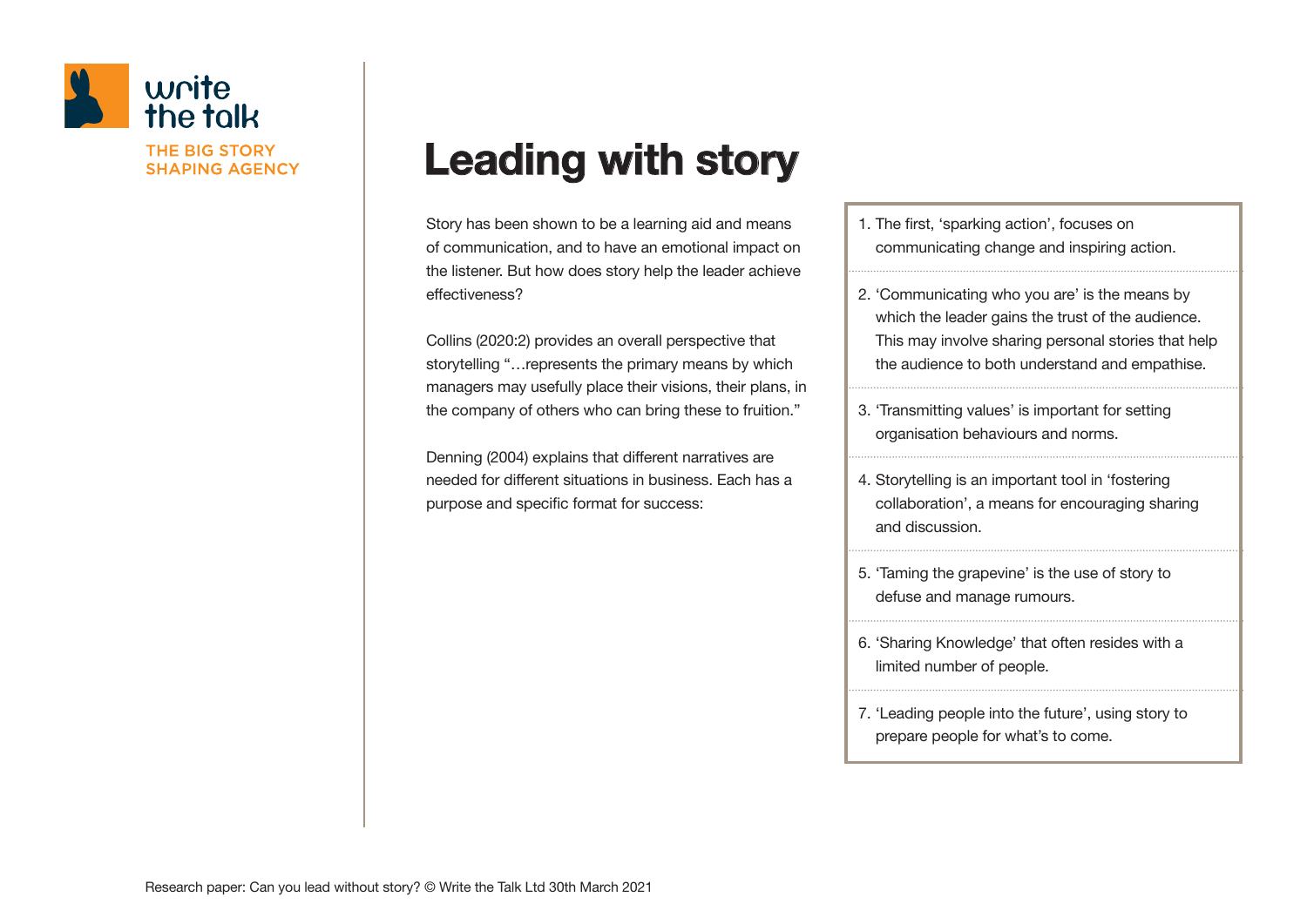

There is some overlap between Denning's model and that of Mládková (2013:90) who suggests that "properly prepared and told stories have high potential to help leaders…", enhance the creation and presentation of the organisation's visions, solve conflict, explain objectives, develop culture and build relationships. In addition, they hypothesise that better leadership skills indicate greater use of storytelling and better storytelling skills.

Employees need to be connected to the organisation's purpose. How people view their role has an impact on their feelings about the organisation and familiar tasks can cause a disconnection. Leaders can use human stories to help reconnect the listener to the organisation's purpose (Grenny, 2017). To inspire others, leaders must first be able to identify their own motivators and connect these to the organisational purpose, then filter them down, so the purpose and culture of the organisation are shared by all (Coleman, 2015). Sharing personal anecdotes can help to create a common narrative of "…shared values, experiences, hopes and aspirations" in the community (Coleman, 2015:3).

Listeners want to be "engaged and entertained, informed, and inspired" (Gallo, 2019:470). Gallo (2019) identifies stories about oneself, about others, or about the organisation as the types of stories to use when trying to influence people. Personal stories are, he advises, both the easiest to tell and the most impactful.

In preparing their stories, leaders must consider those already shared, what is already known. Leaders don't just share a single story, it's an unfolding drama where the leaders and their followers are the characters (Gardner and Laskin, 2011).

"

properly prepared and told stories have high potential to help leaders p<br>p<br>h: p<br>ha

J) **"**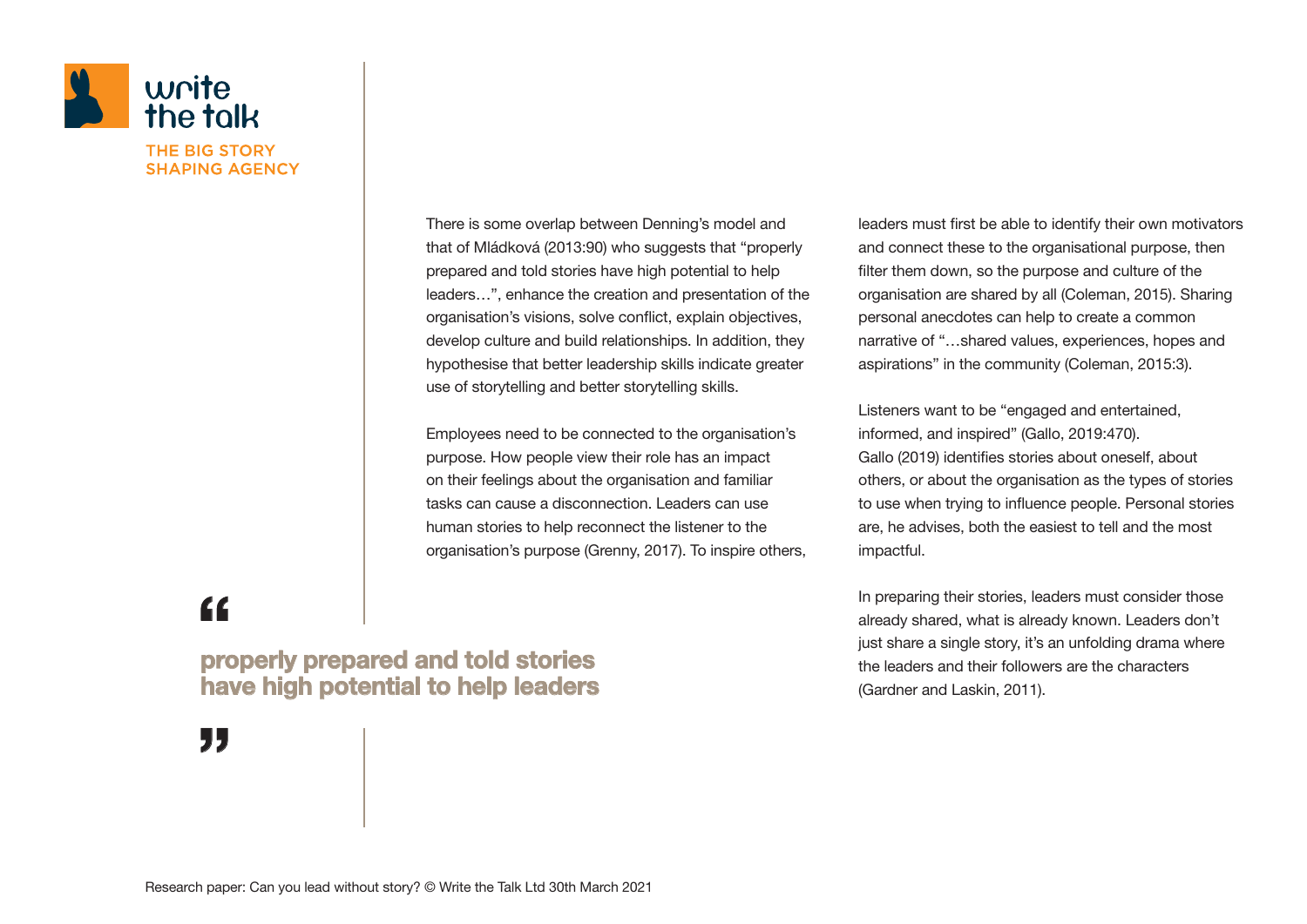

Eckert (2001) told the story of being the new CEO of Mattel and how on his first day he faced a meeting of employees at which he needed to share the new vision and mission, reassure about better times ahead and build momentum for change. His successful icebreaker was the story of getting his new ID badge. With his story Eckert demonstrated humility and the change that was happening. When the time for questions arrived, the majority focused on his personal life. They wanted a leader they could relate to.

As this story shows, sharing authentic personal stories is a means for leaders to build trust while not presenting overly positive stories that can raise suspicion. It's important to share the challenges as well (Levine, 2017; Denning, 2004). To be seen as authentic, leaders must be seen modelling the values they implement (Gardner and Laskin, 2011). Storytelling is a tool that leaders can use to build credibility for them and their ideas (Gothelf, 2020).

Knowing their audience is essential for leaders. They can achieve this by listening to the stories employees, customers, and stakeholders tell, reviewing social media and other data and using the information gathered to

direct their stories effectively (Levine, 2017). Stories must make sense to the audience. Gardner and Laskin (2011) suggest that since most ideas and thoughts are set by the age of five, leaders' stories for a mixed audience should be aimed at the five-year old mind, to be relevant to everyone. Stories shouldn't be too detailed as you want the audience to be able to think about what they can do in response to the story (Denning, 2004). Stories should simplify the complex and support the audience's understanding (Levine, 2017). We're reminded that when the story is told in a way that makes sense to the listener, the better they understand it.

Gothelf (2020) tells us that stories must:

- be audience specific
- explain the context for the story
- have a human perspective
- give clear direction
- empower the audience to act and make the story theirs
- be humble and share mistakes so as to build trust.

Having that human perspective adds emotion to the mix.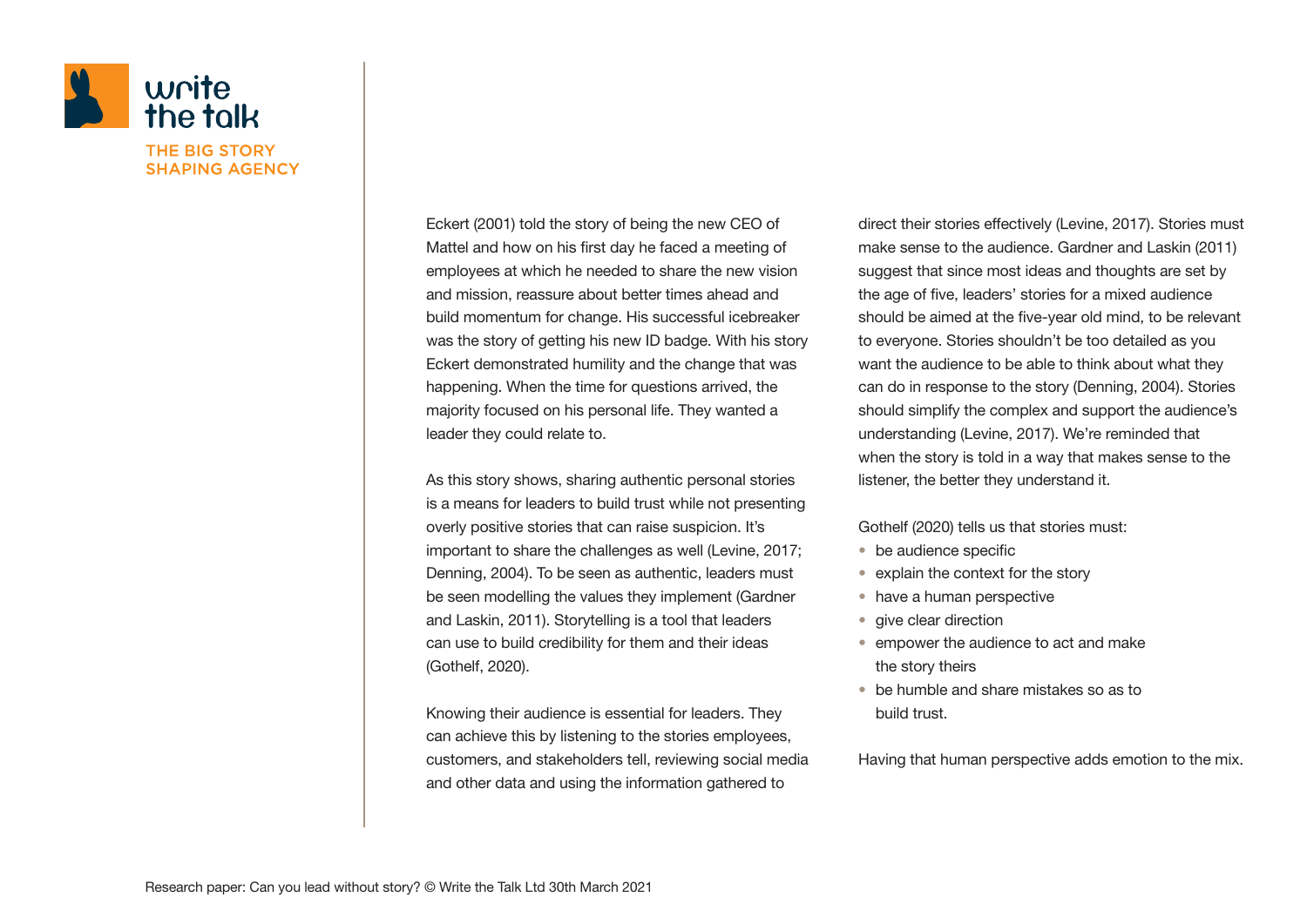

Neuroscience sees decision-making as a more emotional process than logical, so it makes sense to use story to help persuade people on a course of action (DeVries, 2021). As discussed above, mirror neurons are at play in the brain during a story and these cause the listener to feel the emotions of the characters in the story (Levine, 2017). While data and reason are important, emotion is the greater motivator and so telling human stories that incorporate both in a meaningful and memorable way will achieve more attention and credibility than either story or data would alone. Our brains respond to stories and remember their messages (Levine, 2017).

Leaders can use story to build culture, motivate people, build relationships (DeVries, 2021) and encourage empathy (Smith, 2016). Story provides teams with a means to share perspectives and learn about each other's cultures and lives (Rai, 2020; Choy, 2020). Telling and listening to stories helps people to overcome problems and divisions, demonstrate what they have in common, and creates an appreciation of each other's differences (Rai, 2020). "Storytelling makes business come to life" and provides a sense of being part of something (Levine, 2017:1).

The functions of story discussed above identify the leader as a communicator of purpose, driving change, developing communities, creating emotional connection, inspiring and displaying authenticity. In effect, story enables leaders to achieve in every aspect of emotional intelligence. And as a tool, story has the ability to impact individuals emotionally and as a means of communication.

#### in effect, story enables leaders to achieve in every aspect of emotional intelligence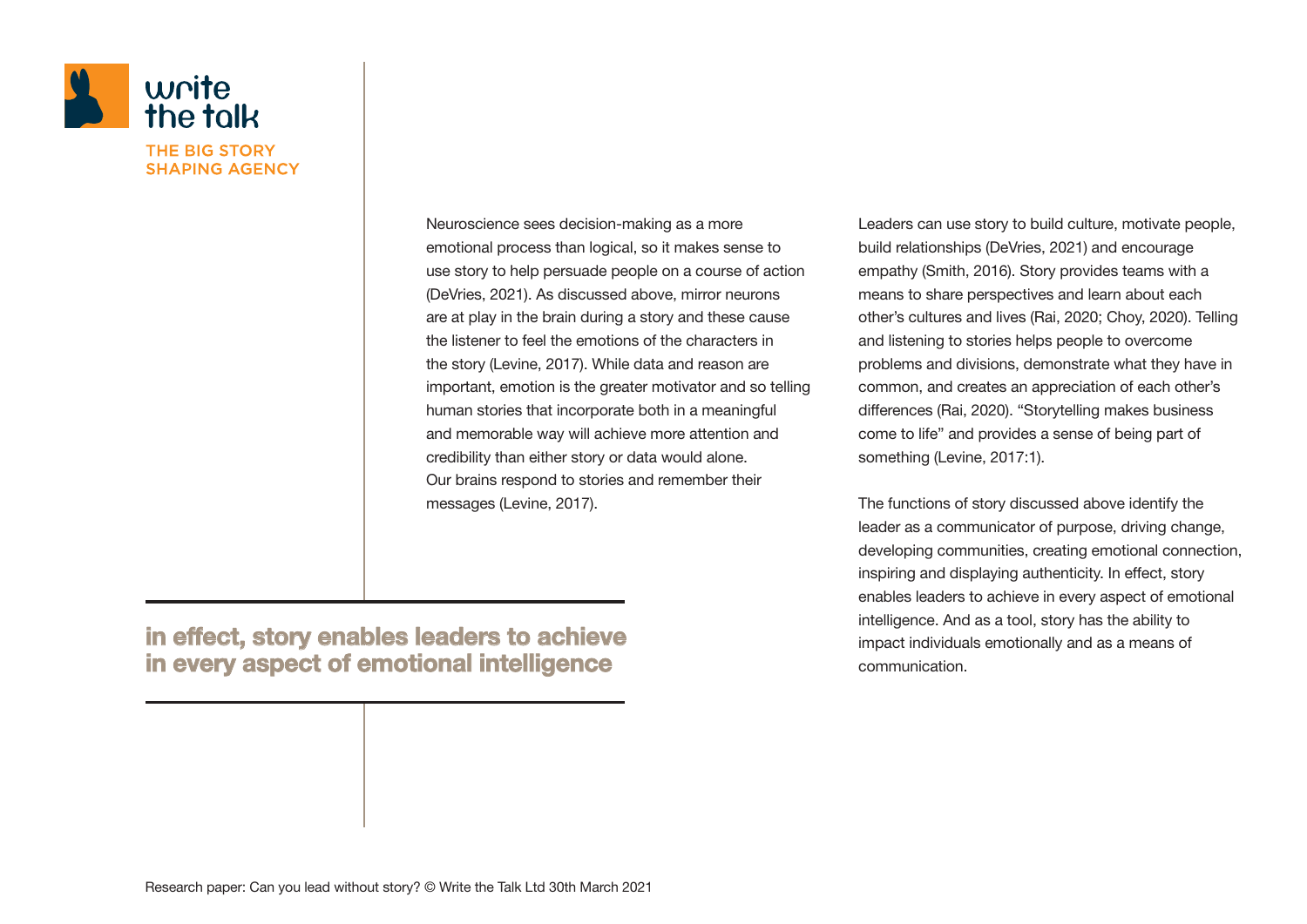

## Can leaders develop storytelling skills?

Denning (2004) says that being able to tell the right story at the right time is an essential leadership tool to achieve success.

Authors agree that storytelling skills can be learned (Levine, 2017; Coleman, 2015). Pulley and Sessa (2001) talk about leadership in the Net age. Leadership happens in different ways and as such there are skills that need to be learned at individual and team levels. At the individual level they cite storytelling as a skill to be learned.

Putnam (2019) offers tips for creating and using stories to persuade people to adopt healthy habits. Passon (2019:476) discusses the need to add "detail, heart and humanity" to data to make it into a story. Levine (2017) recommends listening to and learning from great storytellers.

In their book aimed at early years educators, Godwin and Perkins (2002) offer tips for storytellers. Among these is a reminder that personal anecdotes are powerful stories and from a confidence perspective place less strain on the memory of the teller. They advocate thinking about how to draw the attention of your

audience, perhaps with a prop of visual aid, and using your voice and body, especially your eyes and face in the telling. While these tips are aimed at educators, they hold good for adults, too.

Choy (2020) explains that good business storytelling training tasks the group with collecting stories and, in the process, learning about each other and building relationships. This may involve disrupting existing conversation patterns and providing story prompting questions as an aid.

Good storytelling takes practice, but will have a major impact on teams, the organisation, and the leader (Gothelf, 2020). Gardner and Laskin (2011) remind us that sharing stories needs linguistic intelligence since they're either spoken or written.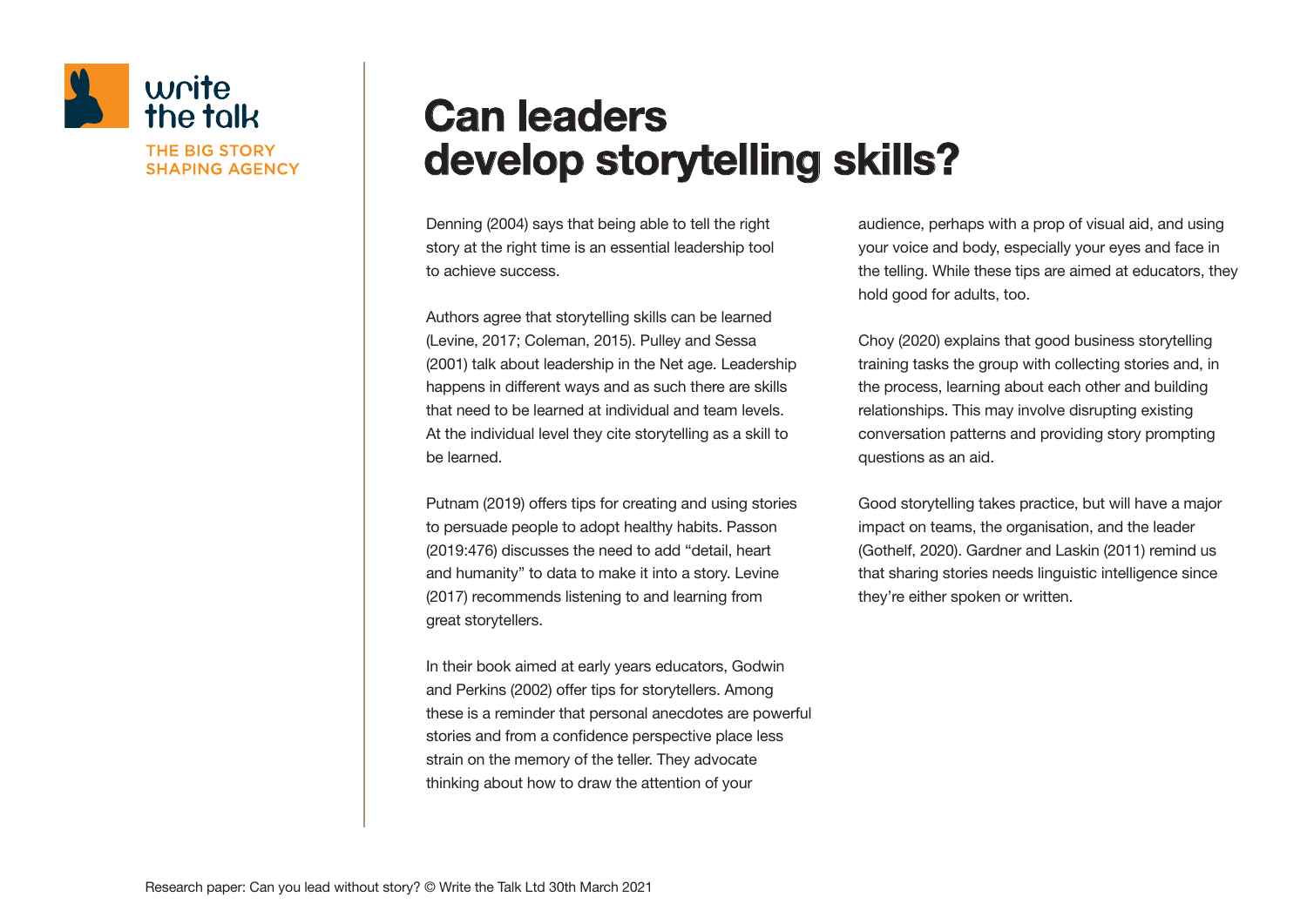

# **Conclusion**

This paper started from the question 'Can you lead without story.' In looking at leadership competencies it's clear that human skills feature strongly, and there's evidence of links between emotional intelligence and leadership effectiveness. The development of these competencies in leaders actually began in childhood and story was a tool used for the purpose.

Story is a lifelong tool for learning and development as well as a means of communication, as evidenced by the research of Stephens, Silbert and Hasson (2010). Story becomes an even more powerful tool when the brain is engaged at an emotional level.

In our opening quote Edelman and van Knippenberg (2018:592) described leadership effectiveness as a "…leader's success in mobilising and motivating followers for collective ends…". To do this requires an emotional connection between the leader and their followers. Brains connect when there's language and understanding, characters make us care.

The necessity of story in true leadership is clear to see.

"

brains connect when there's language and understanding, characters make us care i<br>bi<br>la b<br>la<br>cl

J) **"**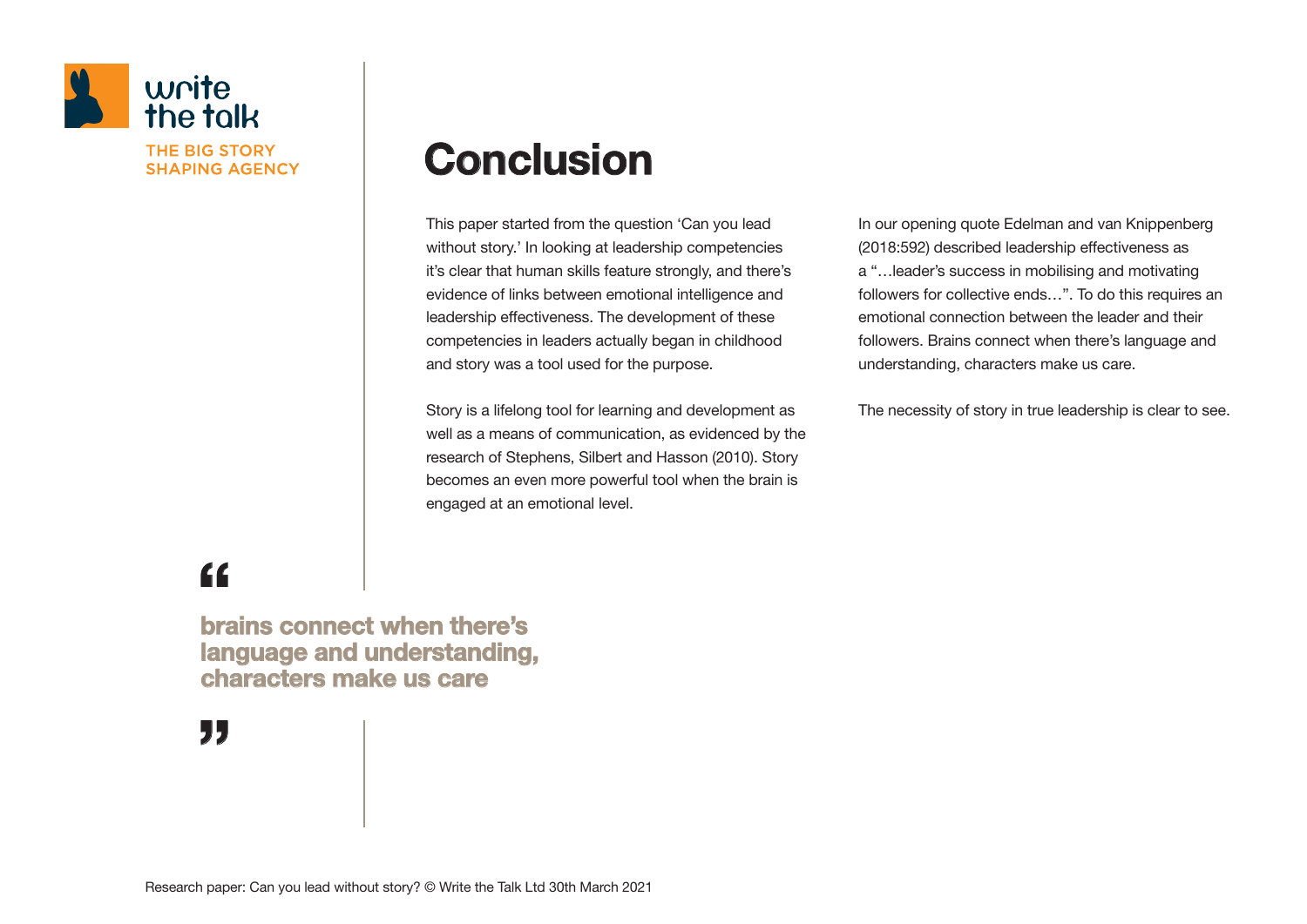

# About Write the Talk

Write the Talk shape long-running organisational stories for organisations throughout the UK, US and Asia Pacific. Using flexible, resilient and influential narratives, we connect people to purpose, leaders to their teams, customers to brands and investors to the vision. Our process is unique; our work wins awards; our clients stay with us.

#### Specialities:

Employee engagement. Storytelling. Narrative. Productivity. Change communications. Culture change. Leadership training. Strategy implementation. Internal communications.

If you'd like more information or to chat about any of the above, please get in touch with anthony@writethetalk.com (UK/US) or imogen@writethetalk.com (Asia Pacific).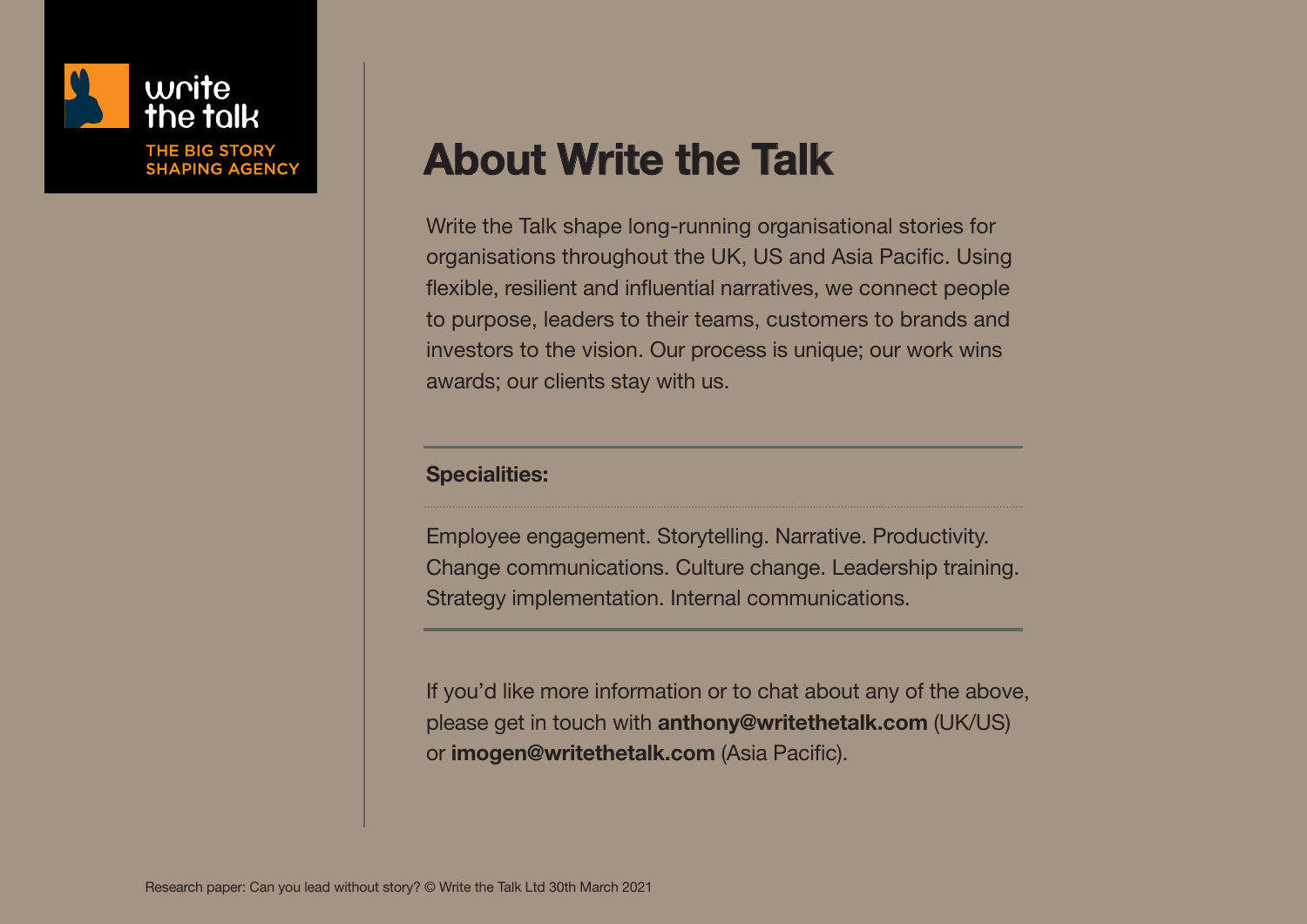

## **References**

• Bird, A. (2018) Mapping the Content Domain of Global Leadership Competencies. In: Mendenhall, M.E., Osland, J.S., Bird, A., Oddou, G.R., Stevens, M.J., Maznevski, M.L. and Stahl, G. K. (2018) Global Leadership Research, Practice, and Development. 1st ed. Oxon: Routledge, pp119-140.

• Choy, E. (2020) Revolutionize Team Building Through Business Storytelling. Forbes Leadership Strategy [Available at] https://www.forbes.com/sites/estherchoy/2020/12/13/revolutionize-team-building-through-business-storytelling/ (Accessed 26th February 2021).

• Coleman, J. (2015) Use Storytelling to Explain Your Company's Purpose. Harvard Business Review. [Available at] https://hbr.org/2015/11/use-storytelling-to-explain-your-companys-purpose (Accessed 26th February 2021).

• Collins, D. (2021) The Organisational Storytelling Workbook. How to Harness this Powerful Communication and Management Tool. 1st ed. Oxon: Routledge

• Denning, S. (2004) Telling Tales. Harvard Business Review. [Available at] https://hbr.org/2004/05/telling-tales (Accessed 26th February 2021).

- Denning, S. (2007) The Secret Language of Leadership. 1st ed. San Francisco: John Wiley & Sons.
- DeVries, H. (2021) How To Win More Business With The Art Of Storytelling. Forbes Leadership Strategy [Available at] https://www.forbes.com/sites/henrydevries/2021/02/12/how-to-win-more-business-with-the-art-of-storytelling/ (Accessed 26th February 2021).
- Eckert, R.A. (2001) Where Leadership Starts. Harvard Business Review [Available at] https://hbr.org/2001/11/whereleadership-starts (Accessed 24th March 2021).

• Edelman, P., & van Knippenberg, D. (2018). Emotional intelligence, management of subordinate's emotions, and leadership effectiveness. Leadership & Organisation Development Journal, 39(5), pp592-607.

• Gallo, C. (2019) Storytelling to Inspire, Educate, and Engage. American Journal of Health Promotion, 33(3), pp469- 472. [Available at] https://journals.sagepub.com/doi/pdf/10.1177/0890117119825525 (Accessed 19th March 2021).

• Gardner, H. and Laskin, E. (2011) Leading Minds: An Anatomy of Leadership. 2nd ed. New York: Basic Books

• Godwin, D. and Perkins, M. (2002) Teaching Language and Literacy in the Early Years. 1st ed. London: David Fulton Publishers Ltd.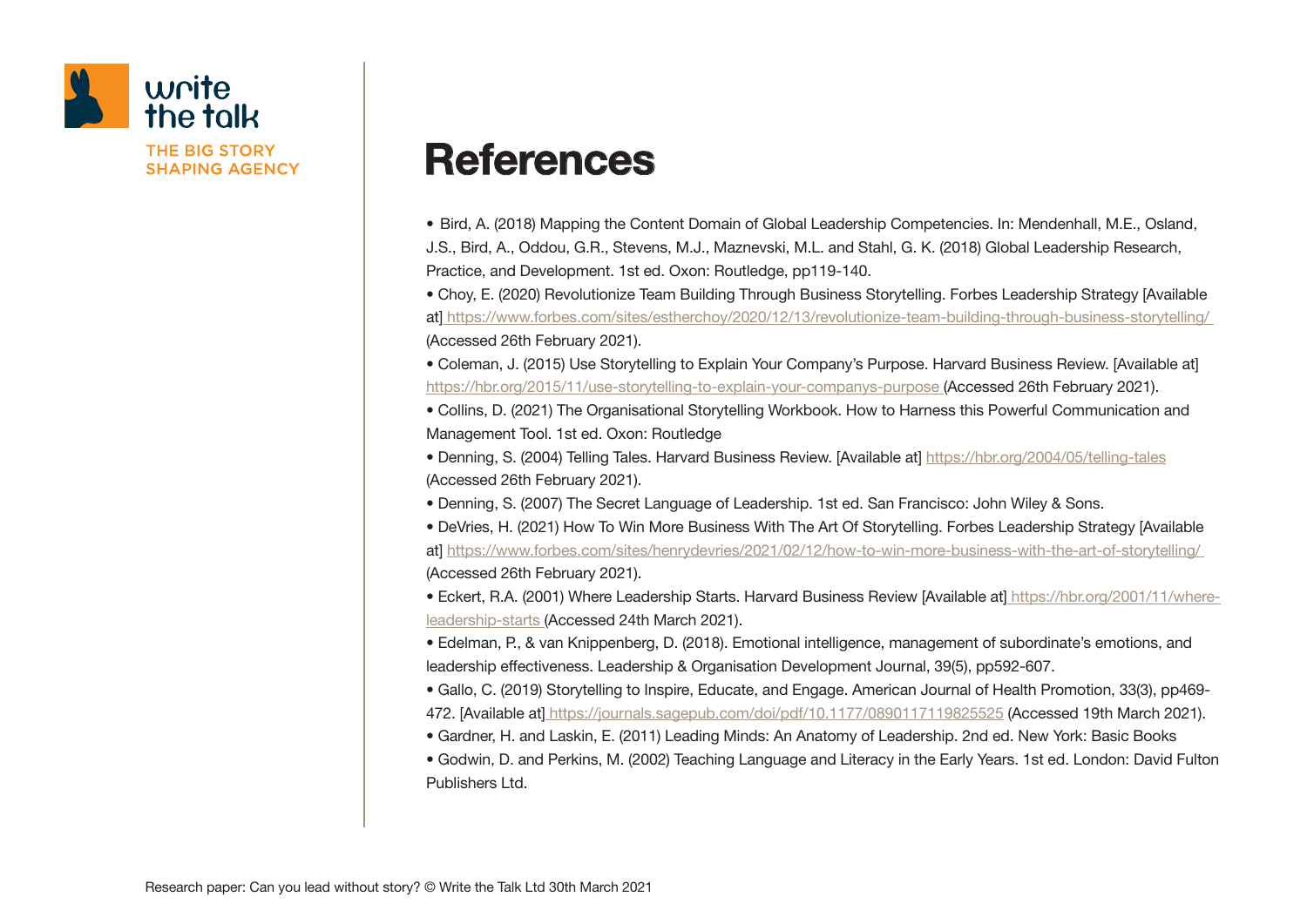

- Goleman, D. (2004) What Makes a Leader? Harvard Business Review. [Available at] https://hbr.org/2004/01/whatmakes-a-leader (Accessed 26th February 2021).
- Goleman, D. (2013) The Focused Leader. Harvard Business Review. [Available at] https://hbr.org/2013/12/thefocused-leader (Accessed 18th March 2021).
- Gothelf, J. (2020) Storytelling Can Make or Break Your Leadership. Harvard Business Review. [Available at] https:// hbr.org/2020/10/storytelling-can-make-or-break-your-leadership (Accessed 21st March 2021).
- Grenny, J. Great Storytelling Connects Employees to Their Work. Harvard Business Review. [Available at] https:// hbr.org/2017/09/great-storytelling-connects-employees-to-their-work (Accessed 26th February 2021).
- Klus, M.F. and Müller, J. (2020). Identifying Leadership Skills Required in the Digital Age. CESifo Working Paper No. 8180. [Available at] https://ssrn.com/abstract=3564861 (Accessed 26th February 2021).
- Langford, P., Dougall, C., & Parkes, L. (2017) Measuring leader behaviour: evidence for a "big five" model of leadership. Leadership & Organisation Development Journal, 38(1), pp126-144.
- Levine, S.R. (2017) Success Needs A Strong Story. Forbes Thought Leaders. [Available at] https://www.forbes.com/ sites/forbesinsights/2017/10/24/success-needs-a-strong-story/ (Accessed 26th February 2021).
- Mendenhall, M.E. (2018) Leadership and the Birth of Global Leadership. In: Mendenhall, M.E., Osland, J.S., Bird, A., Oddou, G.R., Stevens, M.J., Maznevski, M.L. and Stahl, G. K. (2018) Global Leadership Research, Practice, and Development. 1st ed. Oxon: Routledge, pp119-175.
- Miao, C., Humphrey, R., & Qian, S. (2018). Emotional intelligence and authentic leadership: a meta-analysis. Leadership & Organisation Development Journal, 39(5), pp679-690.
- Mládková, L (2013) Leadership and Storytelling. Social and Behavioral Sciences Vol.75, 3 April 2013, pp83-90. [Available at] https://www.sciencedirect.com/science/article/pii/S1877042813005466 (Accessed 26th February 2021).
- Nutbrown, C. (1999) Threads of Thinking. 2nd ed. London: Paul Chapman Publishing Ltd.
- Ohlsson, A., Alvinius, A., & Larsson, G. (2020) Smooth power: identifying high-level leadership skills promoting organisational adaptability. International Journal of Organisation Theory & Behavior, 23(4), pp297-313.
- Pagonis, W.G. (2001) Leadership in a Combat Zone. Harvard Business Review. [Available at] https://hbr. org/2001/12/leadership-in-a-combat-zone (Accessed 26th February 2021).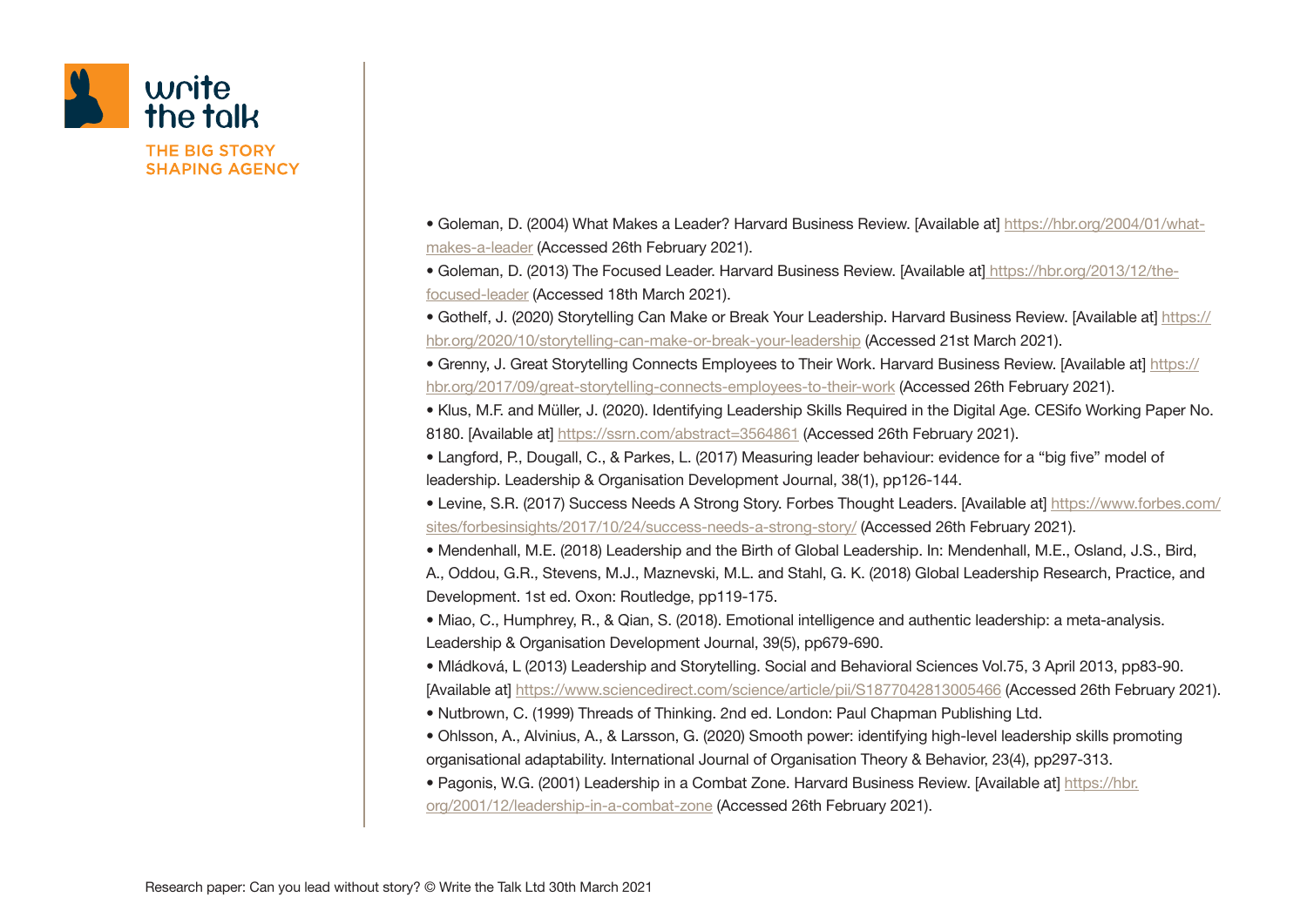

• Passon, B. (2019) The Power of Storytelling for Behavior Change and Business. American Journal of Health Promotion, 33(3), pp475-476. [Available at] https://journals.sagepub.com/doi/pdf/10.1177/0890117119825525 (Accessed 19th March 2021).

• Pulley, L.M., & Sessa, I.V. (2001) E-leadership: tackling complex challenges. Industrial and Commercial Training, 33(6), pp225-230.

• Putnam, L. (2019) How to Be a Storyteller (Even If You Think You're Not). American Journal of Health Promotion, 33(3), pp472-475. [Available at] https://journals.sagepub.com/doi/pdf/10.1177/0890117119825525 (Accessed 19th March 2021).

• Rai, M. (2020) Storytelling Creates Bonds – The World of Work In 2021. Forbes Women. [Available at] https:// www.forbes.com/sites/mandeeprai/2021/12/31/storytelling-creates-bonds--------------the-world-of-work--in-2021/ (Accessed 26th February 2021).

• Sheridan, C. (2000) Children's literature and literacy learning. In: Barratt-Pugh, C., Rohl, M. (Eds) Literacy Learning in the Early Years. 1st ed. Buckingham, Open University Press, pp105-128.

• Smith, J.A. (2016) The Science of the story. Berkeley News, Berkeley Blog, Opinion. [Available at] https://news. berkeley.edu/berkeley\_blog/the-science-of-the-story/ (Accessed 26th February 2021)

• Smith, P.K., Cowie, H., and Blades, M. (2003) Understanding Children's Development. 4th ed. Oxford: Blackwell Publishing Ltd.

• Stephens, G.J., Silbert, L.J. and Hasson, U. (2010) Speaker-listener neural coupling underlies successful communication. Proceedings of the National Academy of Sciences of the USA. Vol.107(32), pp14425-14430. [Available at] https://doi.org/10.1073/pnas.1008662107 (Accessed 26th February 2021).

• Winston, R. (2003) The human mind. 1st ed. London: Transworld Publishers.

• Zak, P.J. (2014) Why Your Brain Loves Good Storytelling. Harvard Business Review. [Available at] https://hbr. org/2014/10/why-your-brain-loves-good-storytelling (Accessed 26th February 2021).